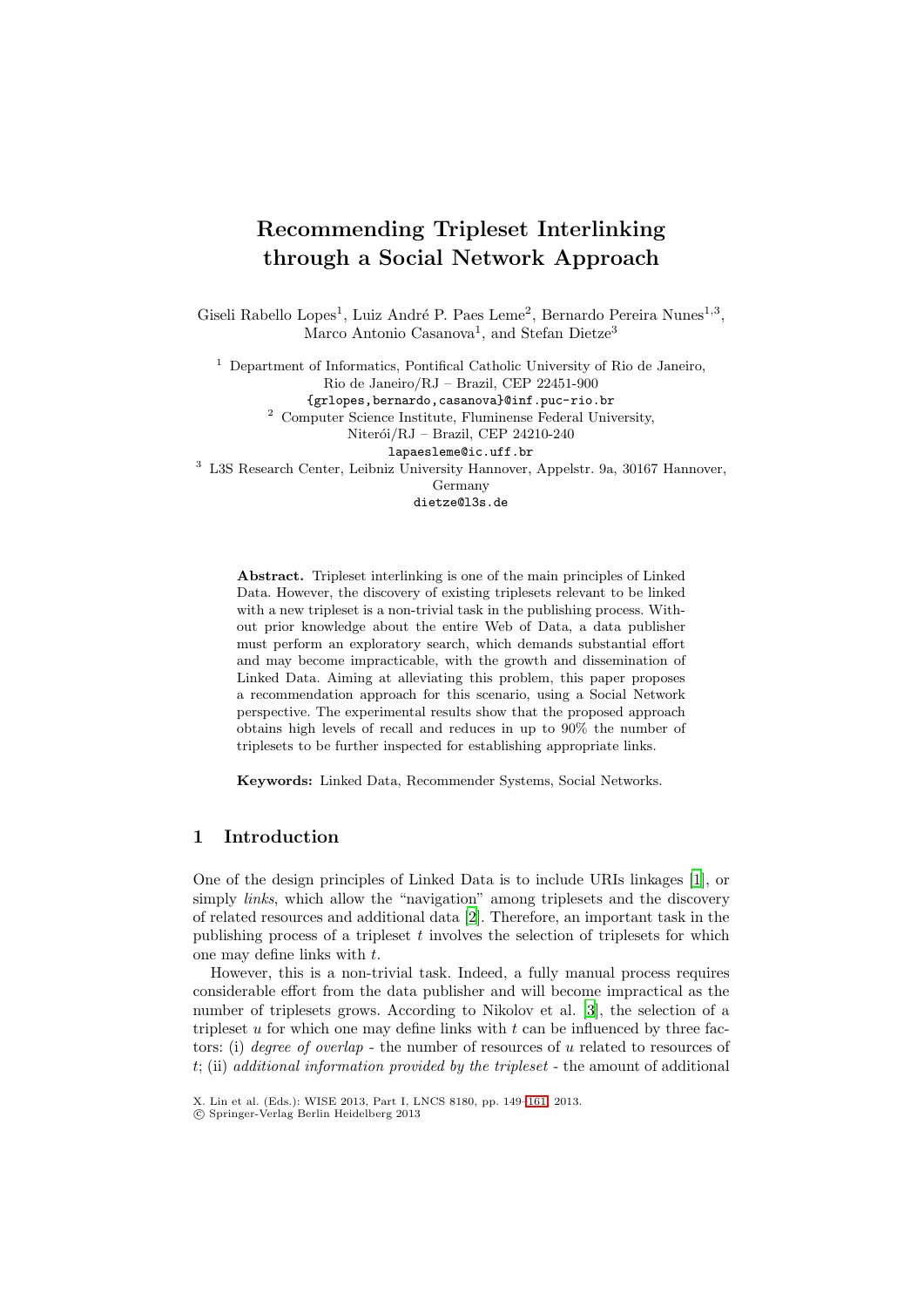information *u* can provide for the resources of *t*; and (iii) *popularity of the tripleset* - how easy it will be for *t* to be discovered because it has links to popular triplesets.

We refer to the problem of the discovery and selection of triplesets for which one may define links with a given tripleset as the *tripleset recommendation problem*.

In this paper, we propose to address the tripleset recommendation problem using strategies borrowed from Social Networks. We introduce a procedure that receives as input a tripleset *t* and a set of triplesets *S*, and returns a ranked list of triplesets  $u \in S$  such that links from  $t$  to  $u$  are more likely to be defined for the triplesets in the beginning of the list. Therefore, the effort of creating links from *t* to triplesets in *S* would be reduce, since one would have to analyze just the first few triplesets in the ranking. The procedure we propose could be used as an initial filtering phase to other more costly recommendation techniques based, for example, on schema and ontology matching, which might be applied only to the better ranked triplesets.

To generate the ranked list, the procedure uses a recommendation function adapted from link prediction measures used in Social Networks. Informally, we say that a tripleset *t* is *connected* to another tripleset *u* iff there are at least one link between resources from *t* to resources in *u*. Basically, to adapt the link prediction measures, we interpreted the connections between triplesets as relational ties and the triplesets as the actors. In the paper, we evaluate the performance of two link prediction measures, using data obtained from the Data Hub catalogue.

In general, recommendation systems [\[4](#page-11-4)] alleviate problems associated with information overload [\[5\]](#page-11-5). Recommendation systems aim at suggesting items to users based on their interests, i.e., from the analysis of their profiles. Currently, many e-commerce Web sites use this type of system to rank suggestions of their products to potential buyers [\[6](#page-11-6)]. It is noteworthy that such systems not only gained prominence in e-commerce [\[7](#page-11-7)], but also in several application areas. Indeed, such systems have been applied to different domains such as recommendation of books [\[8\]](#page-11-8), restaurants [\[9](#page-12-0)], movies [\[10\]](#page-12-1), news [\[11](#page-12-2)] and social networks [\[12\]](#page-12-3). In particular, in the context of Social Networks, measures based on analysis of the relational ties between actors have been used to recommend links between actors [\[13](#page-12-4)[–15\]](#page-12-5).

The remainder of this paper is organized as follows. Section [2](#page-1-0) presents related work. Section [3](#page-2-0) details our recommendation approach. Section [4](#page-6-0) shows an experimental evaluation and discusses the results obtained. Section [5](#page-10-0) presents the conclusions and suggests further work.

# <span id="page-1-0"></span>**2 Related Work**

Recommendation of triplesets to be interlinked in the Linked Data domain is a research area in expansion. However, there are still few approaches developed specifically for this purpose. In this section, we briefly review the research more closely related to ours.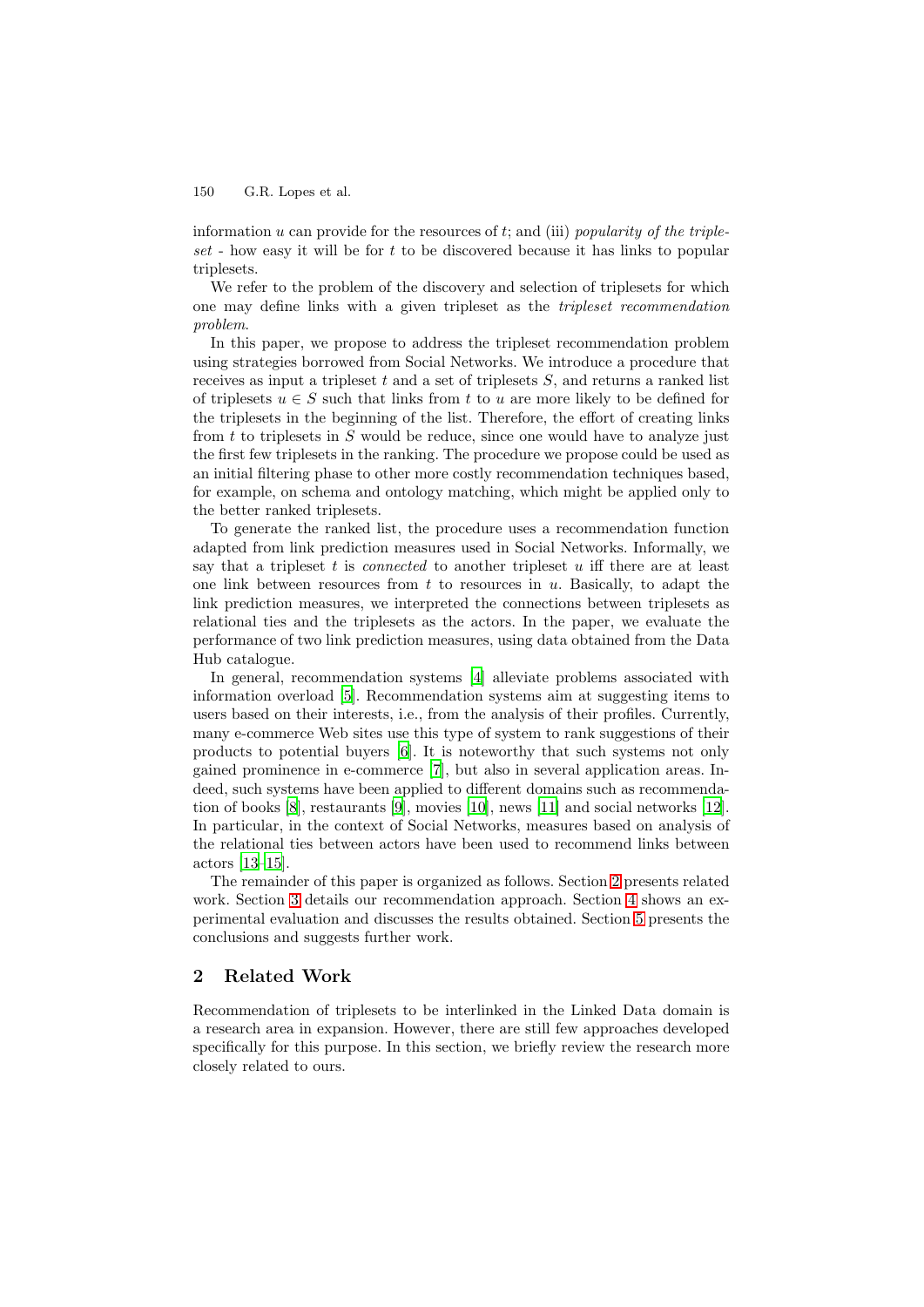Nikolov et al. [\[3](#page-11-2), [16\]](#page-12-6) propose an approach to identify relevant triplesets for data linking. Their approach establishes two main steps: (i) searching for potentially relevant resources in other triplesets using as keywords a subset of labels in the new published tripleset; and (ii) filtering out irrelevant triplesets by measuring semantic similarities applying ontology matching techniques. In the filtering step, they consider only the triplesets with higher degrees of semantic similarity, discarding the others.

The following two references [\[17,](#page-12-7) [18](#page-12-8)] aim at recommending triplesets relevant to answer queries expressing the user requirements. Lóscio et al. [\[17\]](#page-12-7) propose the recommendation of relevant triplesets that contribute for answering queries posed to an application. The authors argue that a tripleset may contribute to answer queries of an application, but the returned response may not meet the user requirements. Thus, they propose to discover triplesets relevant for applications in a specific domain using information quality (IQ) as multidimensional criteria. Their recommendation function estimates a degree of relevance of a given tripleset based on the following IQ criteria: correctness, schema completeness and data completeness.

Oliveira et al. [\[18\]](#page-12-8) use application queries and user feedback to discover relevant triplesets in Linked Data. The application queries help filter triplesets that are potentially strong candidates to be relevant and the user feedback helps analyze the relevance of such candidates. They argue that the consideration of both queries and user feedback helps recommending triplesets related to the user requirements.

To summarize, all previous works perform an analysis at the instance or schema levels, using techniques such as filtering by keyword-based searches, schema and ontology matching, user feedback and information quality.

Our proposed approach differs from these since it considers the links among triplesets as a "high" level information and it does not require an analysis at the instance or schema levels.

Our recommendation function aims at recommending candidate triplesets  $u \in S$  to a tripleset *t*, such that *t* could possibly be interlinked with *u*. The inputs of our approach are the previous links among the candidate triplesets and some known triplesets that *t* can be interlinked with. For the generation of the recommendation ranking, we propose to apply link prediction measures adopted in Social Networks to the Linked Data context. To the best of our knowledge there is no previous work that takes this approach.

# <span id="page-2-0"></span>**3 A Recommendation Approach**

#### **3.1 Recommendation Procedure**

Briefly, recall that an *RDF triple* is a triple of the form (*s, p, o*), where *s* is the *subject* of the triple, which is an RDF URI reference or a blank node, *p* is the *predicate* or *property* of the triple, which is an RDF URI reference, and *o* is the *object*, which is an RDF URI reference, a literal or a blank node.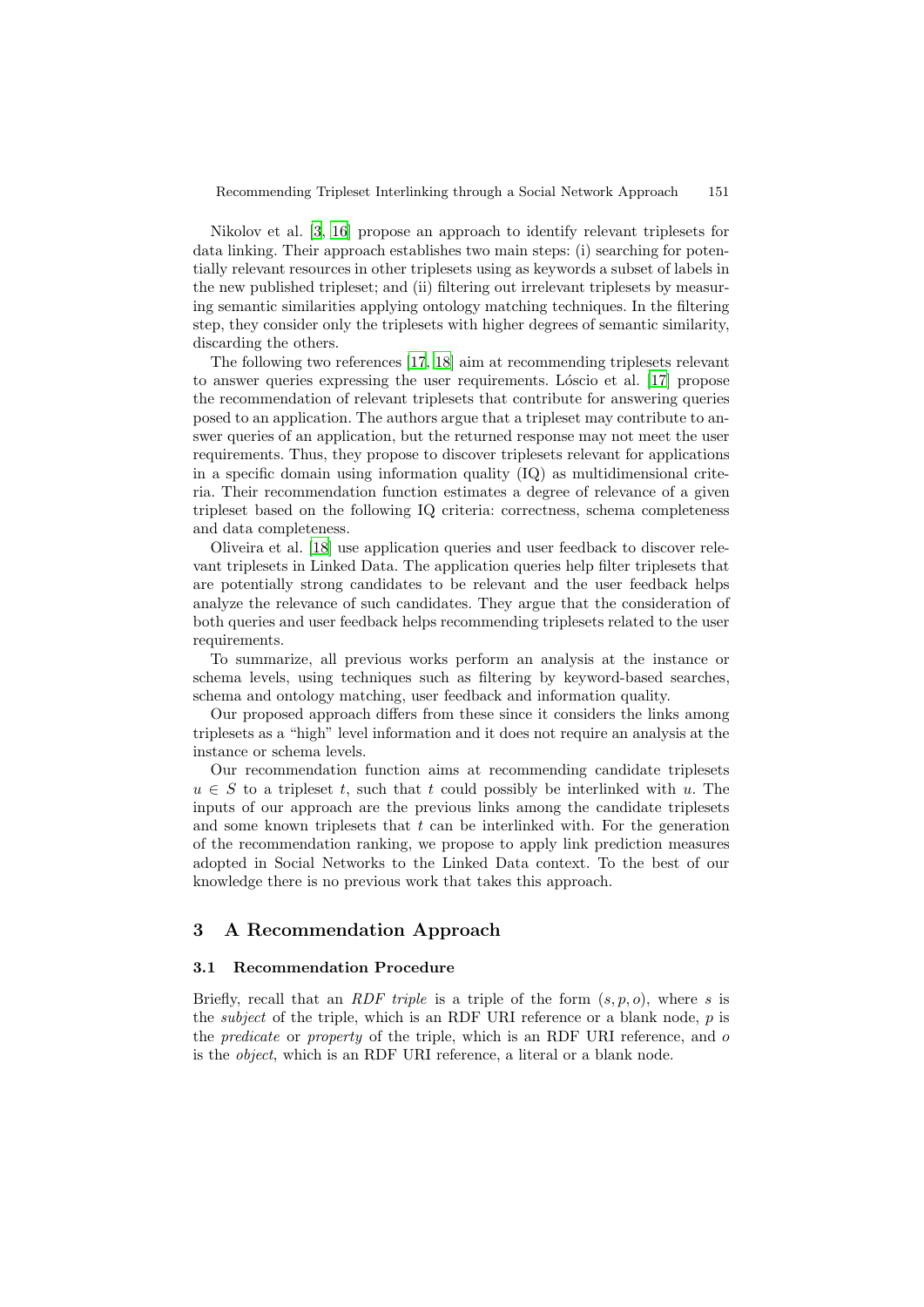

<span id="page-3-0"></span>**Fig. 1.** Schematic description of the recommendation procedure

A *tripleset t* is a set of RDF triples. A resource identified by an RDF URI reference *s* is *defined* in *t* iff *s* occurs as the subject of a triple in *t*.

Let *t* and *u* be two triplesets. A *link* from *t* to *u* is a triple of the form  $(s, p, o)$ , where *s* is an RDF URI reference identifying a resource defined in *t* and *o* is an RDF URI reference identifying a resource defined in *u*; we say that (*s, p, o*) *interlinks s* and *o*. We also say that *t* can be *interlinked* with *u* iff it is possible to define links from *t* to *u*.

A *Linked Data network* is a graph  $G = (S, C)$  such that *S* is a set of triplesets and *C* contains edges (*t, u*), called *connection* from *t* to *u*, iff there is at least one link from *t* to *u*; we also say that *t points at* or *references u*. Note that there can be only one edge from *t* to *u*, even when there are multiple distinct links from *t* to *u*.

Let  $G = (S, C)$  be a Linked Data network. The *context* of a tripleset  $u \in S$ , denoted  $C_u$ , is the set of all  $v \in S$  such that  $(u, v) \in C$ ; and the *inverse context* of  $u \in S$ , denoted  $C'_u$ , is the set of all  $v \in S$  such that  $(v, u) \in C$ .

Our recommendation procedure analyzes a Linked Data network much in the same way as a Social Network. The inputs of our recommendation procedure are (see Figure [1\)](#page-3-0):

- $-$  a *Linked Data network*  $G = (S, C)$
- **–** a *target tripleset t* not in *S* (intuitively the user wishes to define links from *t* to the triplesets in *S*)
- **–** a *target context C<sup>t</sup>* for *t* consisting of one (or more) triplesets *u* in *S* (intuitively the user knows that *t* can be interlinked with *u*).

The procedure outputs a list *L* of triplesets in *S*, called a *ranking*. Intuitively, the triplesets in the initial positions of the ranking have a higher probability that resources in *t* can be interlinked with their resources.

The procedure adds a tripleset  $u \in S$  to the ranking L iff  $C_t \cap C_u$  is not empty, where, we recall,  $C_t$  is the context of *t* (given as input to the procedure) and  $C_u$ is the context of  $u \in S$  (defined from the Linked Data graph).

To order the triplesets in *L*, the procedure estimates score values between *t* and the triplesets  $u$  in  $L$ : the higher the score of a tripleset  $u$ , the topmost  $u$  will be in the ranking. Intuitively, the score of a tripleset *u* is a predicted value of the relevance of *u* with respect to the probability of defining links from *t* to *u*. As stated before, to estimate the scores, the procedure applies measures used for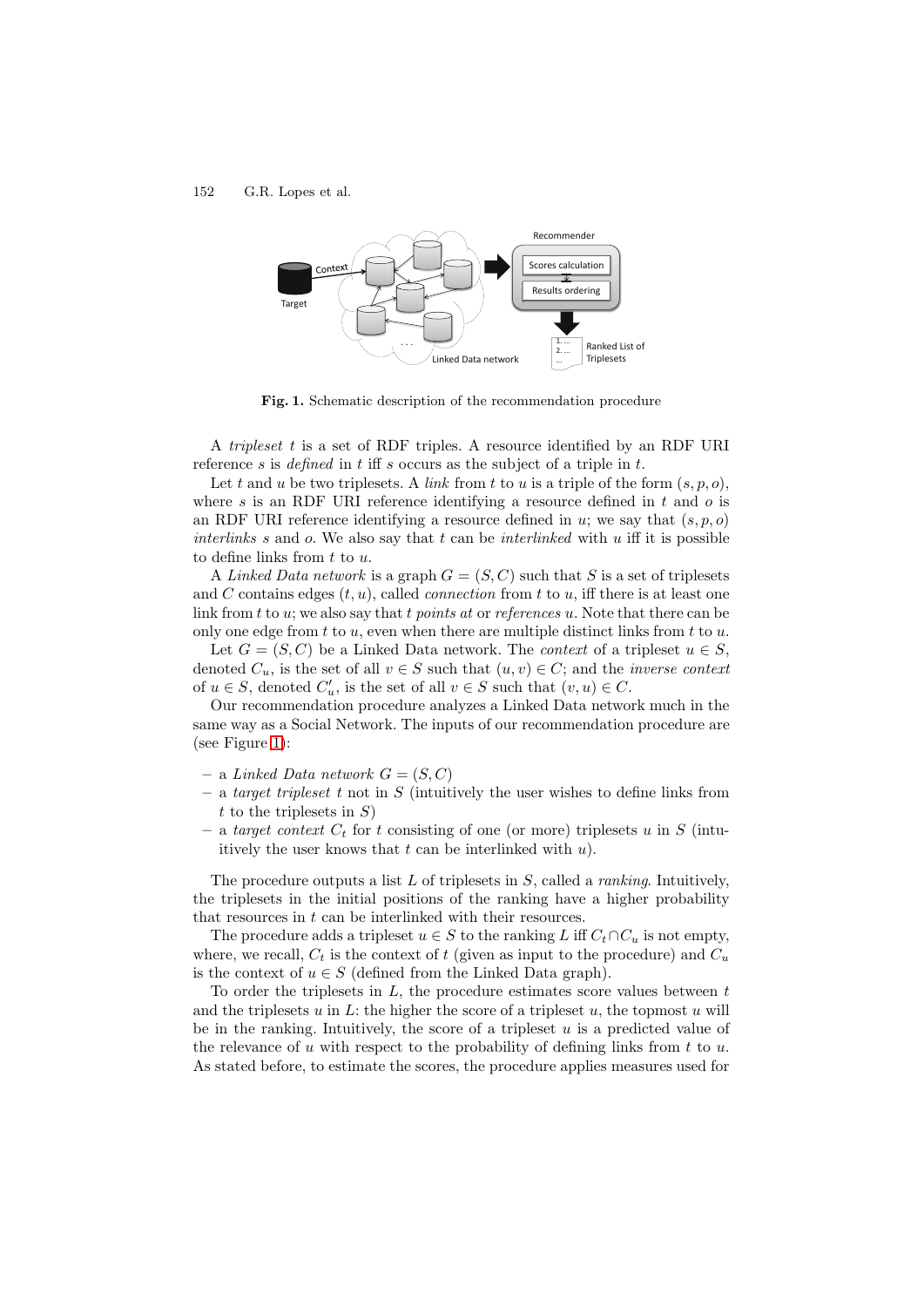link prediction in Social Networks, detailed in Section [3.2,](#page-4-0) to the Linked Data network  $G = (S, C)$ .

Finally, we remark that the recommendation procedure may be used iteratively, considering user feedback. The user indicates a first context for a target tripleset *t*. The procedure then outputs a ranking of triplesets such as *t* could possibly be interlinked with them. The user inspects the content of the topmost ranked triplesets and includes new links in *t*. Then, using the connections induced by the new links, the procedure outputs a new ranking, and so on.

#### <span id="page-4-0"></span>**3.2 Adapted Measures**

Among the traditional measures originated from graph theory, we chose the Jaccard and the Adamic-Adar coefficients. We selected such measures because the results reported by Liben-Nowell and Kleinberg [\[13\]](#page-12-4), which analyze coauthorship social networks, indicate that these two measures achieve good performance. Furthermore, they estimate non-zero score values only between nodes with two degrees of separation in the graph.

In what follows, let  $G = (S, C)$ ,  $t$  and  $C_t$  respectively be the Linked Data network, the target tripleset and the target context given as input to the recommendation procedure. Let *u* be a tripleset in *S*. Recall that the context  $C<sub>u</sub>$  of  $u \in S$  is the set of all  $v \in S$  such that  $(u, v) \in C$ , and that the inverse context  $C'_w$  of  $w \in S$  is the set of all  $v \in S$  such that  $(v, w) \in C$ .

**Jaccard Coefficient.** Intuitively, the larger the cardinality of the intersection of the contexts of *t* and *u*, the greater the likelihood that the two triplesets can be connected. This effect can be measured by the Jaccard coefficient, defined as follows.

$$
jc(t, u) = \frac{|C_t \cap C_u|}{|C_t \cup C_u|} \tag{1}
$$

where:

 $|C_t \cap C_u|$  is the cardinality of the intersection of the contexts of *t* and *u* **–** |*C<sup>t</sup>* ∪ *Cu*| is the cardinality of the union of the contexts of *t* and *u*.

**Adamic-Adar Coefficient.** Intuitively, if two triplesets *t* and *u* point to the same tripleset *w* and *w* is also pointed by many other triplesets, then *w* must be a generic tripleset and, therefore, it does not necessarily suggest any possible connection between *t* and *u*. On the other hand, if there is no tripleset other than *t* and *u* which points at *w*, then this might be a strong indication that *w* is a very particular tripleset for both *t* and *u* and, therefore, a connection between *t* and *u* could as well be defined. Thus, the strength of the belief in the existence of connections between *t* and *u* increases inversely proportional to the number of triplesets, other than *t* and *u*, which points at *w*, i.e., depends on the popularity of *w*.

The Adamic-Adar coefficient *aa* computes a measure of belief in the connection between *t* and *u* as a summation of the inverse of the logarithm of the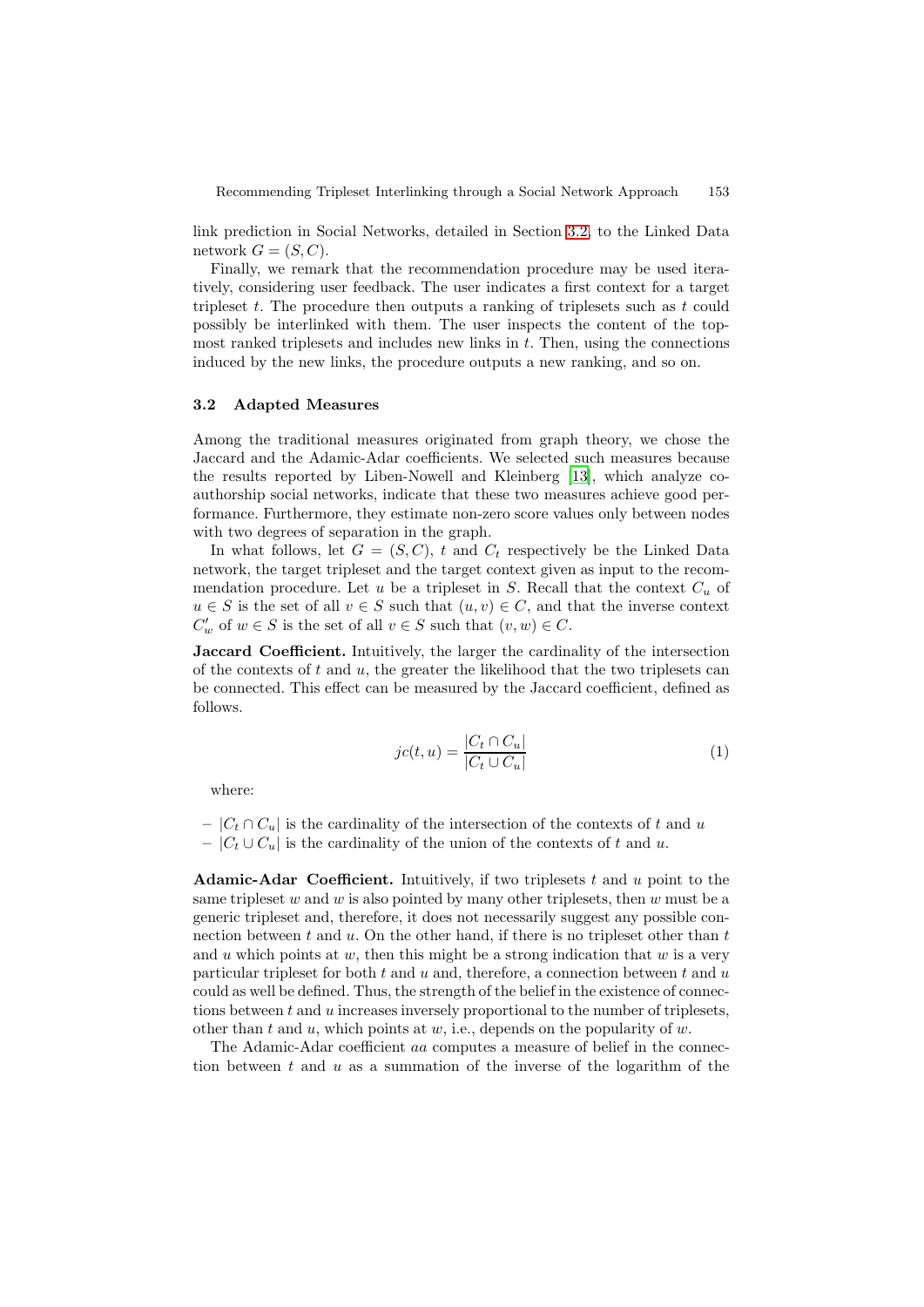

<span id="page-5-0"></span>**Fig. 2.** Example of (a) the inputs and the outputs of the recommendation procedure and (b) the values of the coefficients

popularity of the triplesets in the intersection of the contexts of *t* and *u* and is define as follows.

$$
aa(t,u) = \sum_{w \in C_t \cap C_u} \frac{1}{\log |C'_w|} \tag{2}
$$

where:

**–** |*C <sup>w</sup>*| is the cardinality of the inverse context of *w* (the popularity of *w*).

#### **3.3 Example**

Figure [2](#page-5-0) shows an schematic example of the computation of the coefficients, indicating: (a) the inputs and the outputs of the recommendation procedure; and (b) the values of the coefficients (using *log*2). In the example depicted, the inputs are:

- **–** The Linked Data network composed of the triplesets *B*, *C*, *D*, *E* and *F* and their connections, represented by solid lines
- **–** The target tripleset *A* for which new connections must be recommended
- **–** The context for *A*, pointed by thicker lines, consist of the triplesets *B* and *C*, which the user indicates that he can define connections from *A* to them.

The output of the procedure is a ranking of recommended triplesets, represented by dashed lines connecting the target to them (the number preceded by  $#$  indicates the ranking position of each recommended tripleset). Discarding the triplesets in the context of *A*, the recommendation technique has to rank the remainder triplesets *D*, *E* and *F* according to the chance of defining links from resources in *A* to resources in *D*, *E* and *F*. Adopting the Jaccard or the Adamic-Adar coefficient, the procedure will return  $E$  in the first position  $(\#1)$  and  $D$  in the second  $(\#2)$ .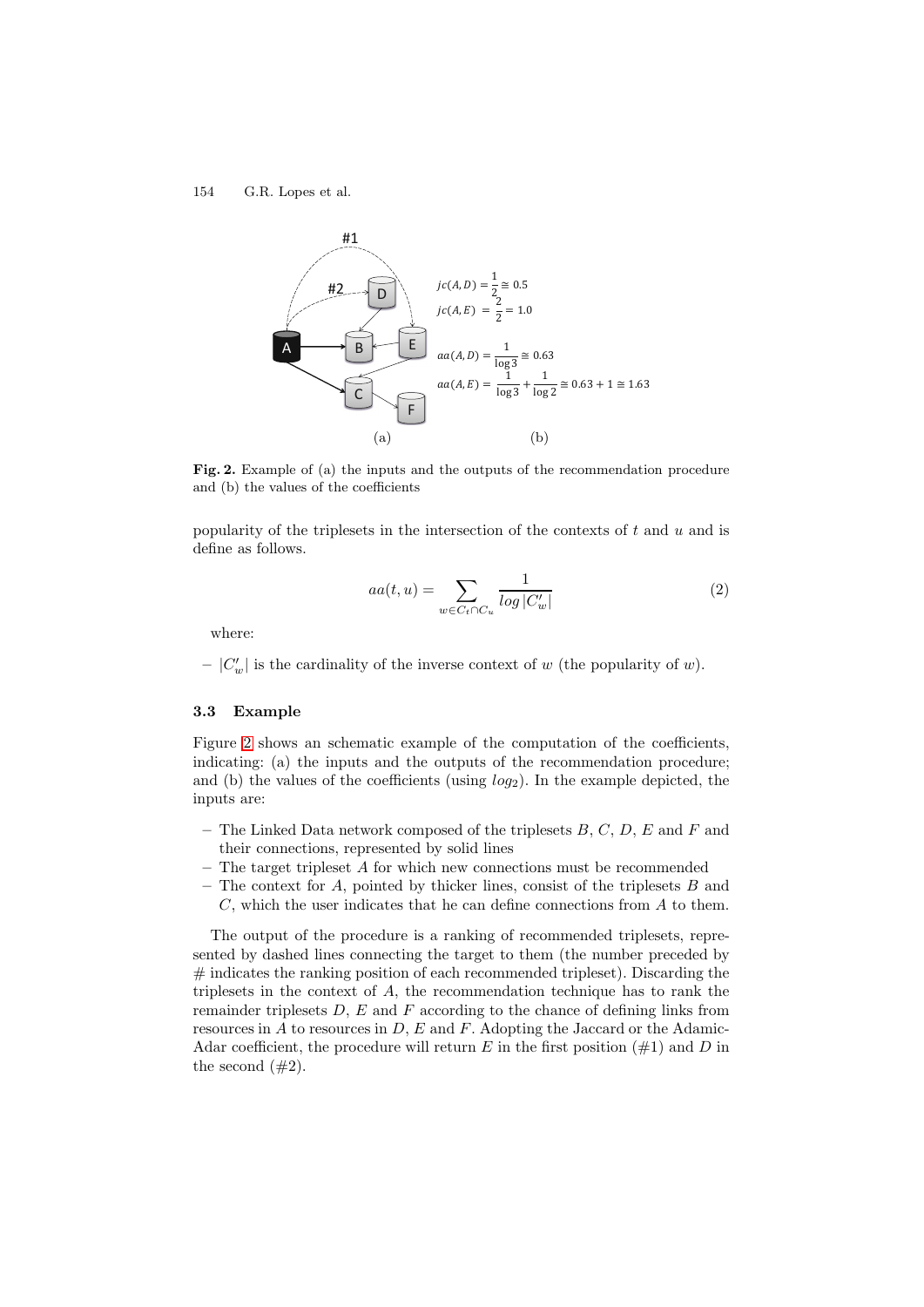The tripleset *F* will not be recommended because there are no connections from *F* to triplesets pointed by *A*. Thus the score values of the Jaccard and Adamic-Adar coefficients between *A* and *F* are zero.

In this example, *E* points at two triplesets, *B* and *C*, which are pointed by *A*, whereas *D* points at just at one, *B*.

For the Jaccard coefficient, the number of triplesets in the intersection of the contexts of *A* and *E* with respect to the total number of triplesets in the union of their contexts is greater than that for the contexts of *A* and *D*.

For the Adamic-Adar coefficient between *E* and *A*, among the triplesets in the intersection of the contexts of *A* and *E*, the tripleset *C* is considered more important than  $B$  (just  $A$  and  $E$  points at  $C$ , while  $B$  is also pointed by  $D$ ).

#### **3.4 Interpretation of the Measures Application**

The principle of our approach is that one can infer that *t* can be connected to *u*, i.e., *t* contains URIs that can be linked with URIs of *u*, iff the context of *t* overlaps the context of *u*. However, such analogy must be analyzed in order to better ground its validity.

If the two triplesets *t* and *u* share a connection to a tripleset *w* through the property *rdfs:sameAs*, then there would be triples of the form  $(s_1, rdfs: sameAs, o_1)$ , where  $s_1 \in t$  and  $o_1 \in w$ , and  $(s_2, rdfs: sameAs, o_2)$ , where  $s_2 \in u$  and  $o_2 \in w$ . Now, recall that *rdfs:sameAs* is reflexive and transitive. Thus, if  $o_1 \equiv o_2$  holds then  $(s_1, rdfs: sameAs, s_2)$  will also hold. That is, there will be a link from *t* to *u*.

On the other hand, if the interlinking property was not *rdfs:sameAs* but, for instance, *hasAuthor* and *wasAttendedBy*, the probability that *t* and *u* share a connection would be lower, but still possible. Indeed, assume that there are triples of the form  $(s_1, hasAuthor, o_1)$ , where  $s_1 \in t$  and  $o_1 \in w$ , and  $(s_2, wasAttendedBy, o_2)$ , where  $s_2 \in u$  and  $o_2 \in w$ . Furthermore, assume that  $o_1 \equiv o_2$ . Then, we might understand  $s_1$  as a paper presented in event  $s_2$  and, therefore, a triple of the form  $(s_1, wasPresentedIn, s_2)$  could be added to t to link *t* and *u*, provided that *wasPresentedIn* could be added to the vocabulary of *t*.

To sum up, in the second case one cannot say that the analogy holds in all situations in the context of Linked Data. However, as indicated in the literature [\[19](#page-12-9)], the prevalence of links of type *rdfs:sameAs* in the Web of Data justifies the use of the link prediction measures for the recommendation of triplesets based on their connections.

### <span id="page-6-0"></span>**4 Experimental Evaluation**

#### **4.1 Description of the Data and the Experiment**

We tested the recommendation procedure with data available in the Data Hub catalogue[1](#page-6-1), a repository of metadata of open triplesets, in the style of Wikipedia.

<span id="page-6-1"></span> $1$  <http://datahub.io>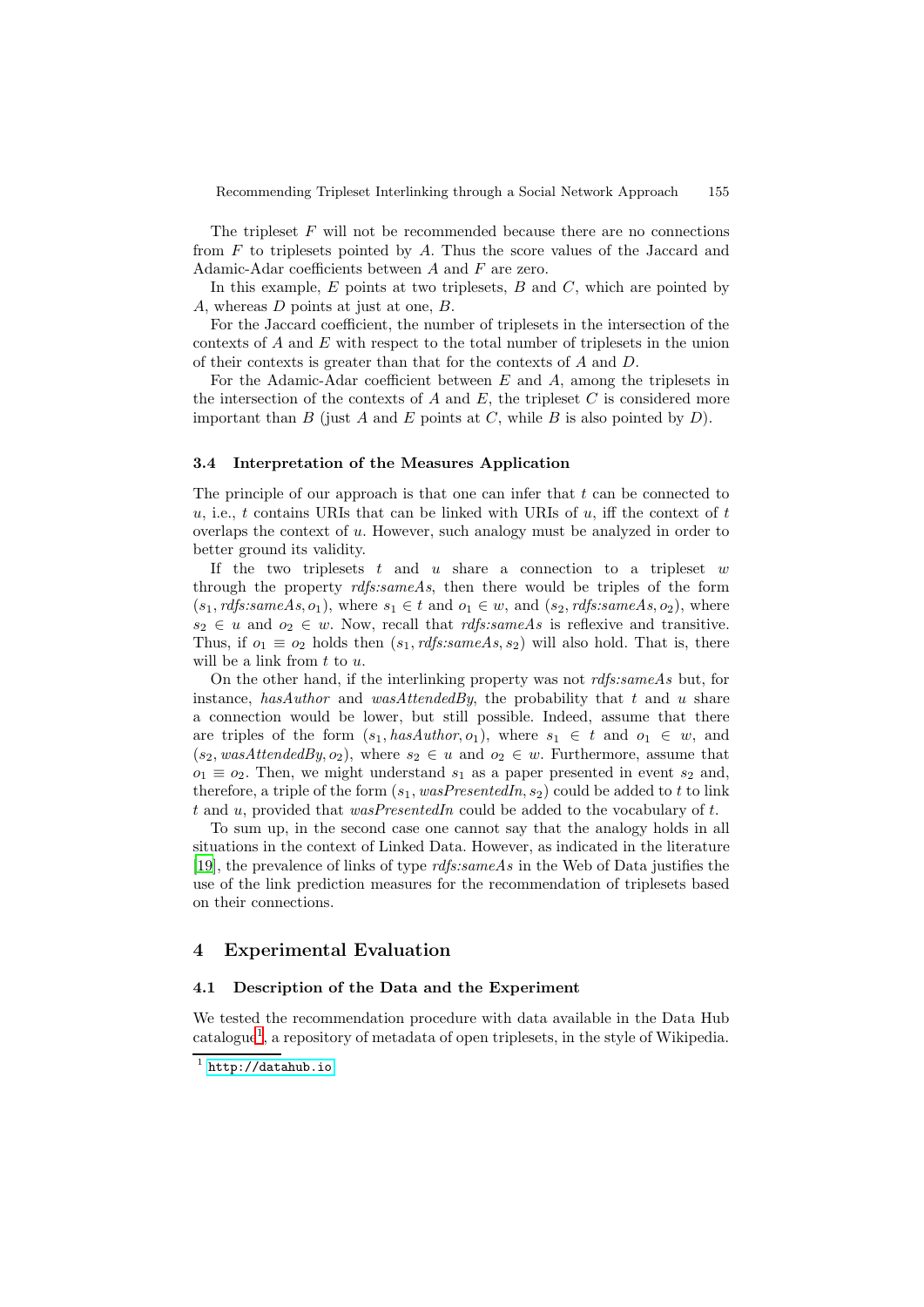It is openly editable and is running a data cataloguing software (CKAN)[2](#page-7-0) maintained by the Open Knowledge Foundation[3](#page-7-1).

The description of each tripleset includes a multivalued property, called *relationships*, exposed by the REST  $API<sup>4</sup>$  $API<sup>4</sup>$  $API<sup>4</sup>$  of the catalogue, whose range is the complete set of catalogued triplesets. This property permits asserting that a tripleset *t* points at a tripleset *u* by adding the assertions *t*[*relationships*] = *node* and *node*[*object*] = *u* to the catalogue data. We used the property *relationships* to extract the connections between triplesets in the Data Hub catalogue. Data was gathered at the end of the 2012, adding to 797 triplesets and 15,012 connections among them. This data therefore induced a Linked Data graph  $G = (S, C)$ .

To evaluate the technique, we adopted the 10-fold cross validation approach. We split the Linked Data graph  $G = (S, C)$  into *recommendation partitions* and *testing partitions* in ten different ways, and defined *target contexts* as follows:

- $-$  A *recommendation partition* is a subgraph  $G_i = (S_i, C_i)$  of  $G = (S, C)$  such that  $S_i$  is a set of triplesets to be considered for recommendation and  $C_i$  is the set of connections among the triplesets in  $S_i$  induced by the *relationships* property
- $-$  A *testing partition* is a pair  $Tp_i = (T_i, aC_i)$  such that  $T_i$  is the set of triplesets in *S*, but not in  $S_i$ , called *recommendation targets*, and  $aC_i$  is a set of sets such that, for each  $t \in T_i$ ,  $a_i$ <sup>*C*</sup>*i* contains the set  $a_i$ <sup>*Ct*</sup> of all triplesets *u* in  $S_i$ such that there is a connection from *t* to *u* in *C*
- **–** For each recommendation target *t* ∈ *Ti*, a *target context C<sup>t</sup>* consists of some chosen triplesets in *aCt*.

Additionally, for each different recommendation partition  $G_i = (S_i, C_i)$ , testing partition  $Tp_i = (T_i, aC_i)$ , recommendation target  $t \in T_i$ , with target context  $C_t \in aC_i$ , we define:

- $−$  the *gold standard* for *t* and is defined as the set  $Gs_t = aC_t C_t$  and represents the triplesets that must be recommended
- **–** a *relevant tripleset* to be recommended for *t* is a tripleset in *Gs<sup>t</sup>*
- **–** a *candidate tripleset* to be recommended for *t* is a tripleset in *S<sup>i</sup>* − *Ct*.

Unlike the traditional cross-validation approach, where partitions are used as training sets, the recommendation partitions were used as recommendation subgraphs only, since the proposed technique does not require a training step. The overall performance is taken as the average of the performances in the testing partitions.

In the experiments, the results were evaluated using traditional Information Retrieval measures [\[20,](#page-12-10) [21\]](#page-12-11), Recall and Mean Average Precision (MAP). The *overall Recall* is the mean of the recall of each testing partition. The recall of a

 $\overline{2 \text{ http://ckan.org}}$  $\overline{2 \text{ http://ckan.org}}$  $\overline{2 \text{ http://ckan.org}}$ 

<span id="page-7-0"></span> $3$  <http://okfn.org>

<span id="page-7-2"></span><span id="page-7-1"></span><sup>4</sup> [http://datahub.io/api/rest/tripleset/\[triplesetid\]](http://datahub.io/api/rest/tripleset/[tripleset id])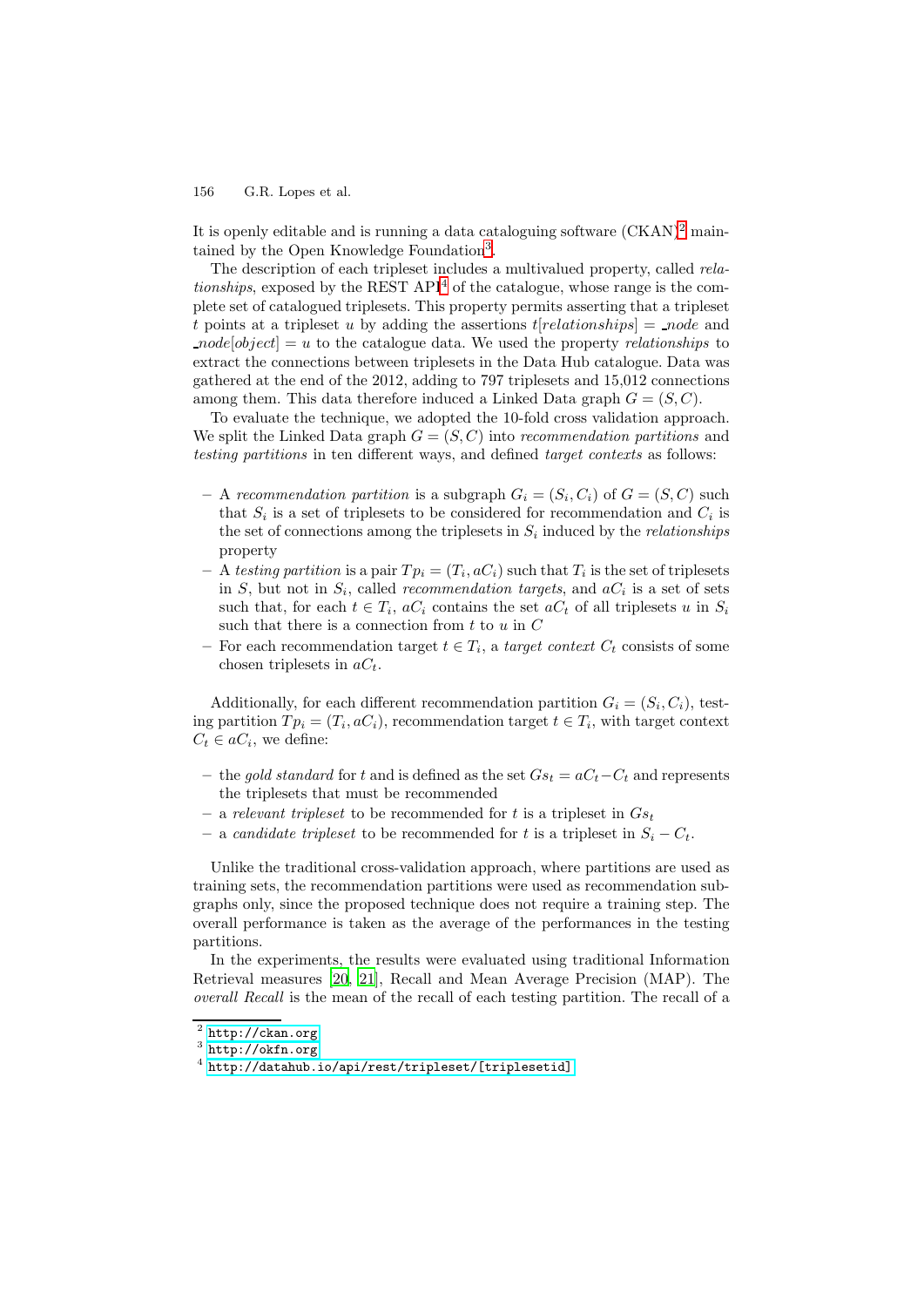testing partition  $Tp_i$  is defined as the average of the recall values of each tripleset  $t_i \in T_i$ :

$$
Recall(Tp_i) = \frac{\sum_{j=1}^{|T_i|} Recall(t_j)}{|T_i|}
$$
\n(3)

where:

**–** *Recall*(*tj*) is defined as the ratio between the number of relevant triplesets that are recommended for  $t_j$  and the total number of triplesets that must be recommended  $|Gs_t|$ .

The *overall MAP* is defined as the mean of the MAP of each testing partition. The MAP of a testing partition  $Tp_i$  is in turn defined as the mean of the average precision scores of each tripleset  $t_j \in T_i$ :

$$
MAP(Tp_i) = \frac{\sum_{j=1}^{|T_i|} AveP(t_j)}{|T_i|}
$$
\n(4)

where:

 $- AveP(t_i)$  is the average precision in the ranking of the tripleset  $t_i$ . It is computed as a average of the precision values obtained for each relevant tripleset. For this calculation, the position *k* in which a relevant tripleset was ranked is considered. Each precision value in position  $k$ , only the triplesets whose positions are lower or equal to *k* are considered, i.e., precision will be the ratio between the number of relevant triplesets recommended until the position *k* and this position number *k*. For instance, if in the tenth position was ranked the fifth relevant tripleset from a complete set of twenty relevant then the precision in  $p_{10}$  would be  $p = 5/10$ . For each relevant not recommend, the precision value used to calculate the *AveP* is zero.

#### **4.2 Evaluation and Results**

To better understand the available data, Figure [3](#page-9-0) presents the total number of triplesets calculated in function of a minimum number of connections (number of triplesets pointed by them). Figure [3](#page-9-0) shows that most of the triplesets in the Data Hub catalogue has very few connections. The average of the number of connections per tripleset in the Data Hub catalogue was approximately 18.83.

In the experiments, we evaluated the ranking recommendations generated using the measures presented in Section [3.2.](#page-4-0) As the measures depend on both *t* and a tripleset *s* that points to at least one tripleset *u* which is also pointed by *t*, they estimate a score different from zero for the same triplesets in the *recommendation partition*. The overall recall was calculated as a function of the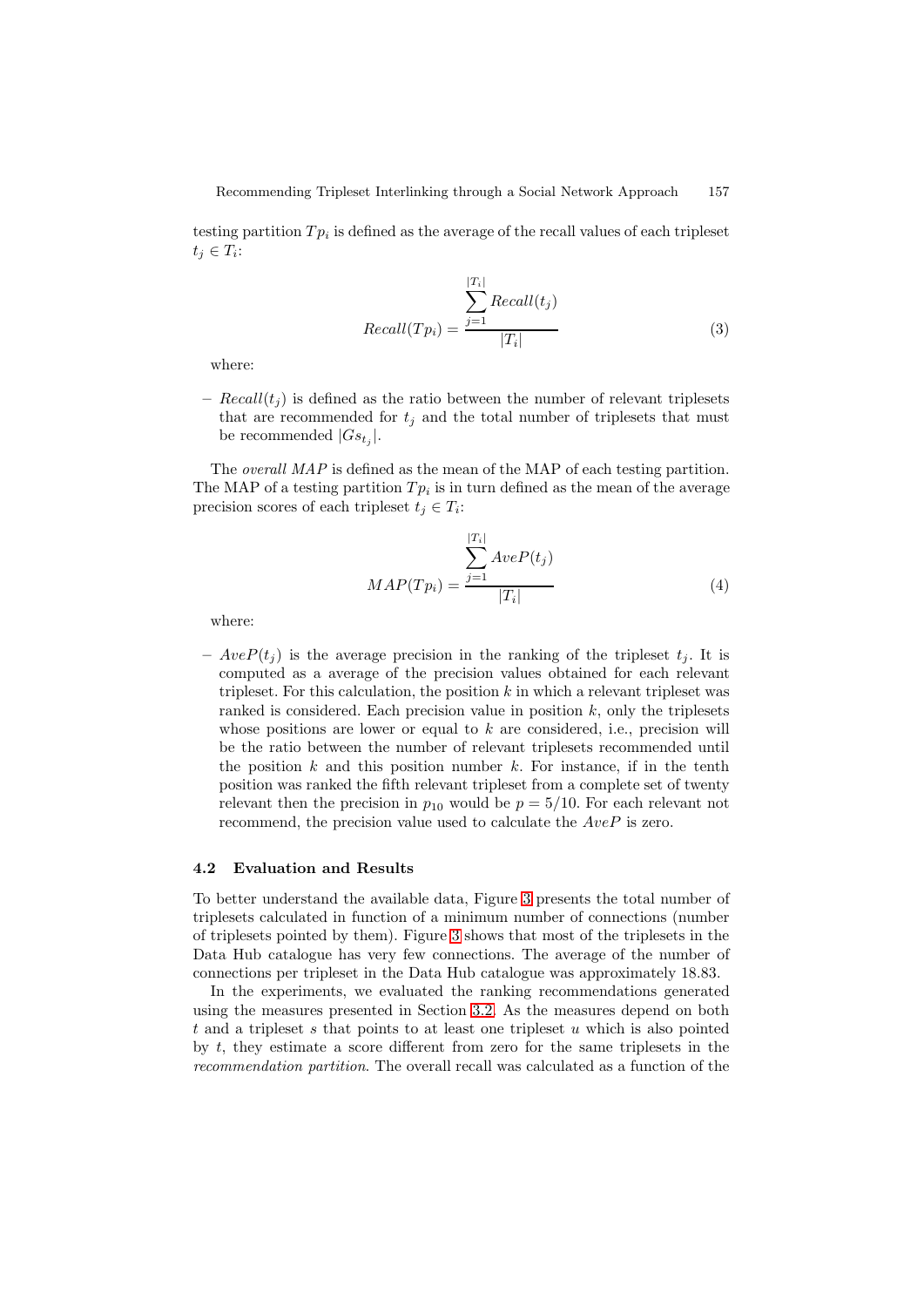

<span id="page-9-0"></span>**Fig. 3.** Number of triplesets *vs.* minimum number of connections

cardinality of the target context (remember that the target context consists of some chosen triplesets pointed by *t*). Recall is used to analyze the coverage of the recommendation procedure. We considered all triplesets for which the score values are greater than zero. The results obtained showed that:

- **–** For small target contexts, the overall recall is relatively high, being on the average greater than 75%
- **–** For context sizes greater than 4 triplesets, the overall recall is higher than 90%.

These results show evidences that it is possible to recommend many relevant triplesets, even knowing just a few connections from the target tripleset. This is very important to validate the practical applicability of these Social Networks measures (that consider only the direct neighbors) to recommend triplesets in a Linked Data environment.

After these analyses, we evaluated the ordering of the recommendations in the rankings. For this purpose, we used the overall Mean Average Precision (MAP) to verify the accuracy of the generated ranking. Remember that the overall MAP estimation considers the gold standard induced by the choice of the context  $C_t$ , i.e., it is not defined by users. The results are presented in Figure [4](#page-10-1) and show that the overall MAP values for Adamic-Adar are higher than those for the Jaccard coefficient, for context sizes smaller than 36, which means that, on average, for the same recall, the Adamic-Adar is more precise than Jaccard coefficient. This probably happens because the Adamic-Adar coefficient better differentiates the importance of the common triplesets pointed by the target and the candidate triplesets which tends to require less knowledge, or known triplesets in the context of the target.

In addition, we also calculated the average position of the last relevant tripleset in the ranking. These results were divided by the total number of triplesets in the corresponding recommendation partition. This analysis estimates the average percentage of the top of the ranking that needs to be verified to discover all the relevant triplesets that were recommended. Figure [5](#page-10-2) presents these results. To better understand the results, we also calculated what would be, on the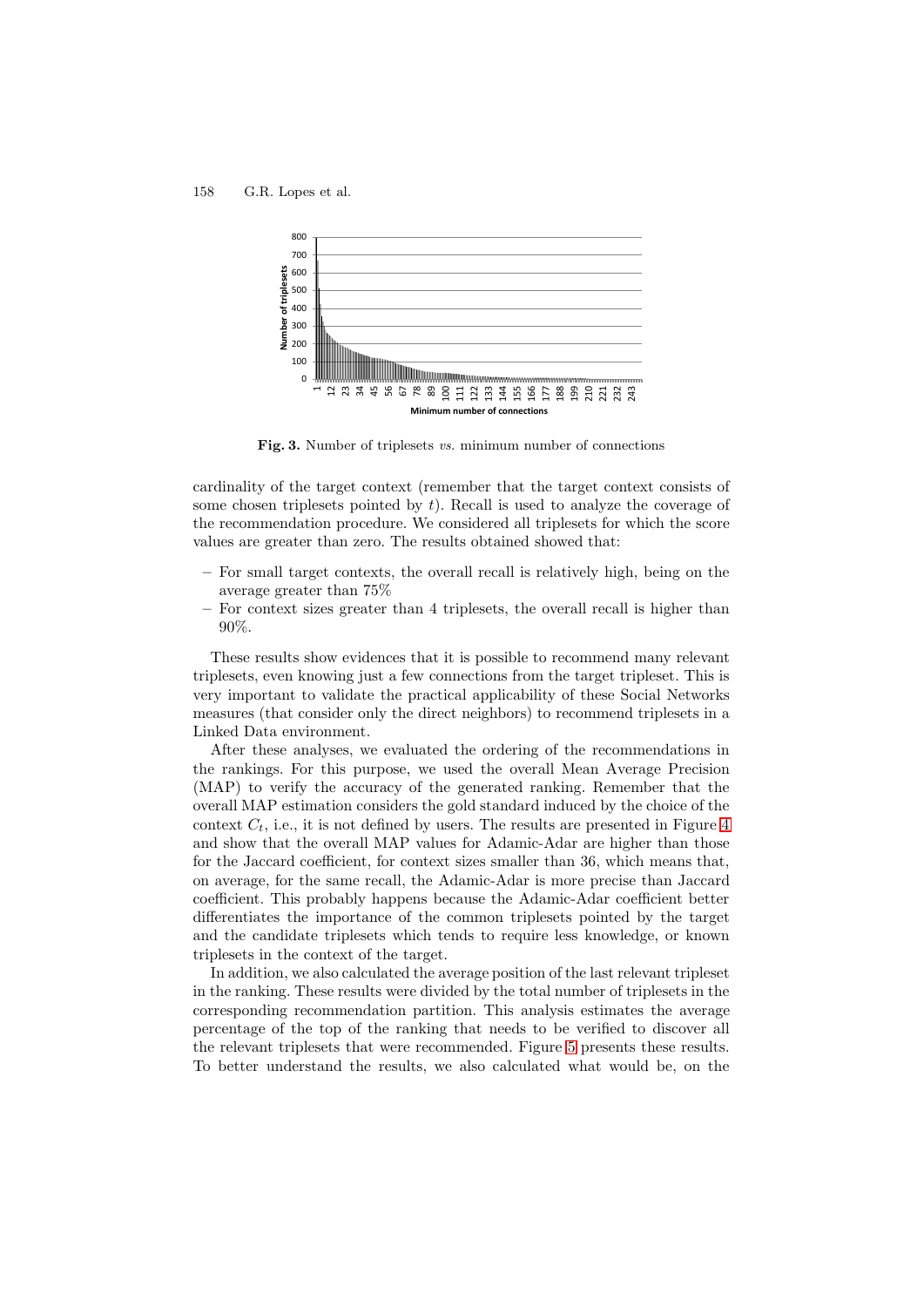

<span id="page-10-1"></span>**Fig. 4.** Overall Mean Average Precision *vs.* context size



<span id="page-10-2"></span>**Fig. 5.** Average relative position of the last relevant recommended tripleset in the ranking *vs.* context size

average, the maximum reduction possible (finding all relevant triplesets at the top positions of the ranking, for all triplesets) using a context size equal to 1. We obtained a maximum reduction value of 3.85%.

The worst performance of the Jaccard and Adamic-Adar coefficients indicates that one needs to examine, on the average, respectively, 25% and 18% of the top ranking triplesets to find all the relevant recommended triplesets. The best result, obtained using the Adamic-Adar coefficient considering only one connection in the context, indicates that one needs, on the average, to examine only 10% of the ranking to find all the relevant recommended triplesets. It shows evidences that the Adamic-Adar coefficient is more appropriate to rank the results in this scenario than the Jaccard coefficient. This also shows that is not necessary to know many triplesets in the context of target (what would otherwise invalidate the practical application of the procedure) to obtain suitable rankings.

# <span id="page-10-0"></span>**5 Final Remarks**

In this paper we proposed the use of link prediction measures to address what we called the *tripleset recommendation problem* in the Linked Data domain.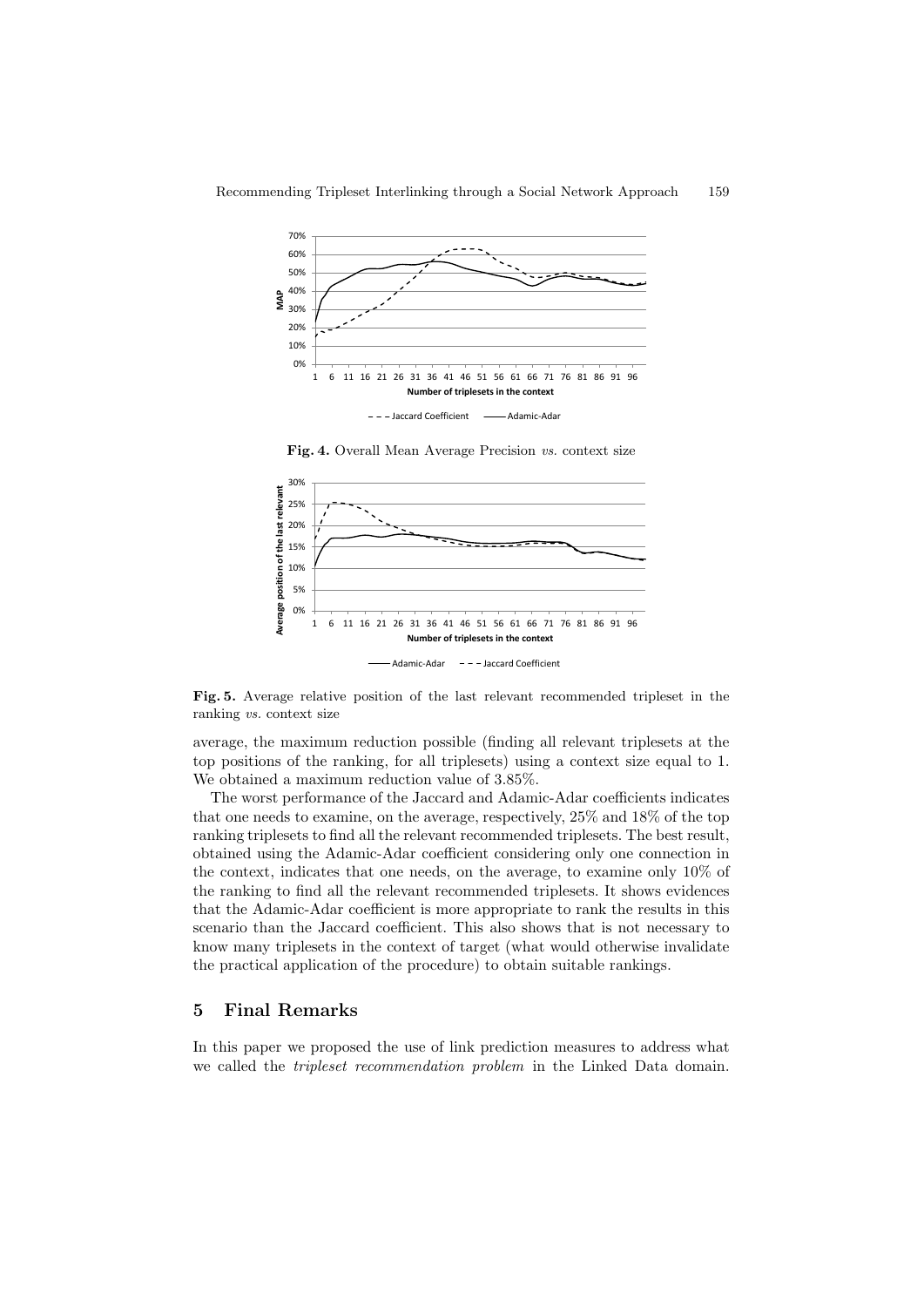Our approach generates a ranking of triplesets to be linked with a tripleset *t* to be published. The ranking can be used to reduce the candidates that *t* can be interlinked with, thereby reducing the set of triplesets to be further inspected by other more costly techniques, if necessary. The experiments tested two different link prediction measures. The results show that such measures obtain good results, even when few triplesets in the context of *t* are available. Specifically, the results show that the approach can reduce up to 90% of the search space for the interlinking candidates.

We have defined the tripleset network as an unweighted graph  $G = (S, C)$ , thus disregarding the number of links between triplesets. This assumption favors triplesets from related information domains and penalizes generic ones. For instance, DBpedia is frequently referenced by many triplesets because it is a generic repository. Therefore, most likely, the weight of the connections to DBpedia would be very high, which would end up influencing the ranking in favour of DBpedia. However, the tripleset to be published would neither get more visibility nor unveil more hidden information from other more specific triplesets, because it is connected to DBpedia.

As further work, we plan to test other score measures for ranking generation and to perform experiments using other catalogues of triplesets. We will also consider using domain information to improve the results.

**Acknowledgments.** This work was partly supported by CNPq, under grants 160326/2012-5, 301497/2006-0, 475717/2011-2 and 57128/2009-9, by FAPERJ, under grants E-26/170028/2008 and E-26/103.070/2011, and by CAPES under grant PROCAD/NF 1128/2010.

## **References**

- <span id="page-11-3"></span><span id="page-11-0"></span>1. Berners-Lee, T.: Linked Data - Design Issues. W3C (June 2009),
- <span id="page-11-1"></span><http://www.w3.org/DesignIssues/LinkedData.html> (accessed on March 2013) 2. Bizer, C., Heath, T., Berners-Lee, T.: Linked Data - The Story So Far. International Journal on Semantic Web and Information Systems (IJSWIS) 5(3), 1–22 (2009)
- <span id="page-11-2"></span>3. Nikolov, A., d'Aquin, M.: Identifying Relevant Sources for Data Linking using a Semantic Web Index. In: WWW 2011 Workshop on Linked Data on the Web, LDOW. CEUR Workshop Proceedings, vol. 813. CEUR-WS.org (2011)
- <span id="page-11-4"></span>4. Jannach, D., Zanker, M., Felfernig, A., Friedrich, G.: Recommender Systems: An Introduction. Cambridge University Press (2011)
- <span id="page-11-5"></span>5. Bergamaschi, S., Guerra, F., Leiba, B.: Guest editors' introduction: Information overload. IEEE Internet Computing 14(6), 10–13 (2010)
- <span id="page-11-6"></span>6. Linden, G., Smith, B., York, J.: Amazon.com recommendations: item-to-item collaborative filtering. IEEE Internet Computing 7(1), 76–80 (2003)
- <span id="page-11-7"></span>7. Schafer, J.B., Konstan, J., Riedl, J.: Recommender systems in e-commerce. In: Proceedings of the 1st ACM Conference on Electronic Commerce, EC 1999, pp. 158–166. ACM, New York (1999)
- <span id="page-11-8"></span>8. Mooney, R.J., Roy, L.: Content-based book recommending using learning for text categorization. In: Fifth ACM Conference on Digital Libraries, DL 2000, pp. 195– 204. ACM, New York (2000)